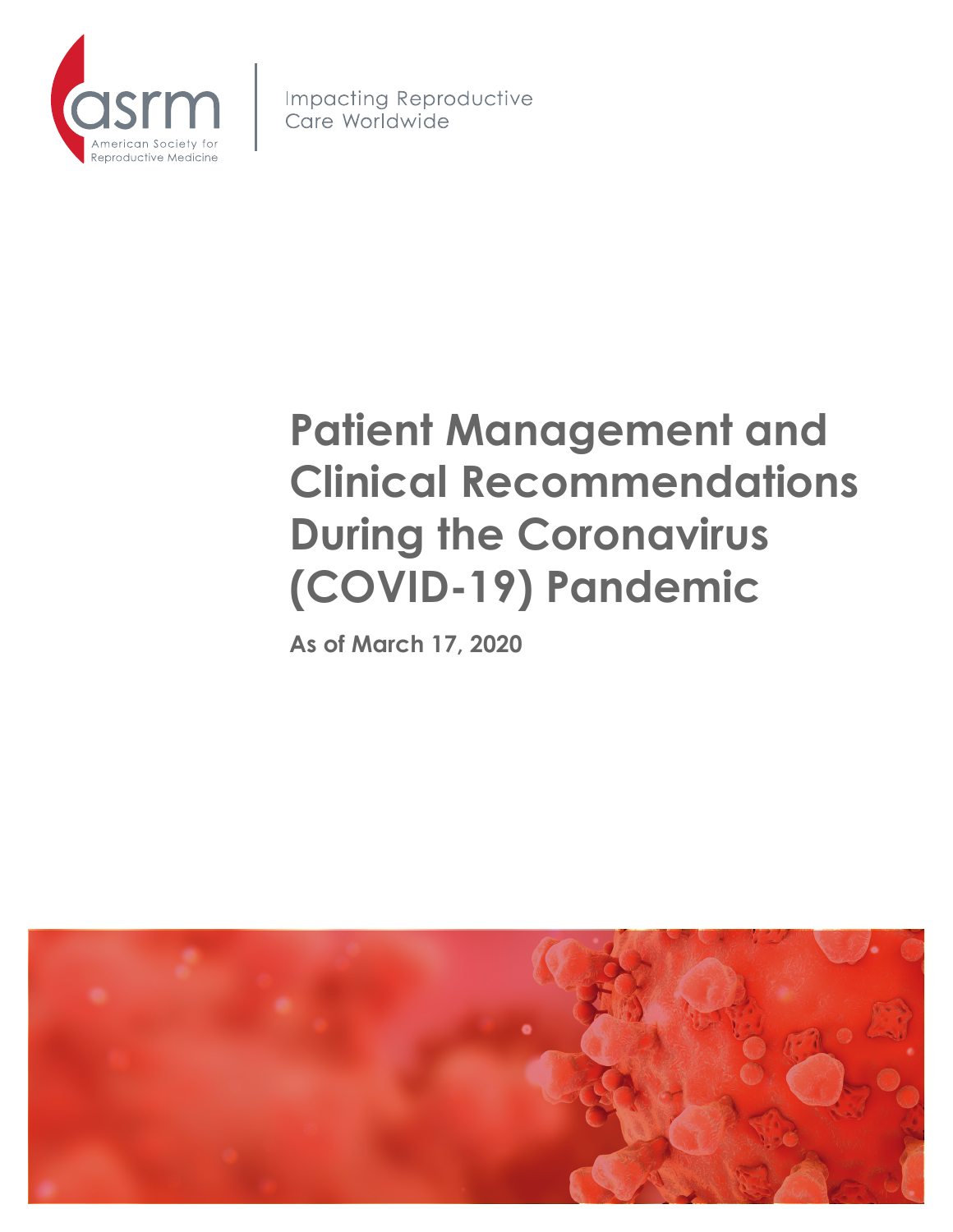## PATIENT MANAGEMENT AND CLINICAL RECOMMENDATIONS DURING THE CORONAVIRUS (COVID-19) PANDEMIC (as of March 17, 2020)

## **CONTENTS**

## <span id="page-1-0"></span>KEY RECOMMENDATIONS

This ASRM guidance is in response to the coronavirus (COVID-19) global pandemic. Our goal is to provide practices with recommendations that guard the health and safety of our patients and staff, and recognize our social responsibility, as an organization and as a community of providers and experts, to comply with national public health recommendations. This guidance recommends the following:

- 1. Suspend initiation of new treatment cycles, including ovulation induction, intrauterine inseminations (IUIs), *in vitro* fertilization (IVF) including retrievals and frozen embryo transfers, as well as non-urgent gamete cryopreservation.
- 2. Strongly consider cancellation of all embryo transfers whether fresh or frozen.
- 3. Continue to care for patients who are currently "in-cycle" or who require urgent stimulation and cryopreservation.
- 4. Suspend elective surgeries and non-urgent diagnostic procedures.
- 5. Minimize in-person interactions and increase utilization of telehealth.

Note: This guidance will be revisited periodically as the pandemic evolves, but no later than March 30, 2020, with the aim of resuming usual patient care as soon and as safely as possible.

### <span id="page-1-1"></span>INTRODUCTION

Along with others in the global community, reproductive medicine professionals and their patients are battling an unprecedented viral pandemic. The priority of the ASRM is to maximize the wellbeing of patients, staff, and society at large. As such, ASRM aims to provide guidance and support based on existing scientific knowledge, to its members and the patients they care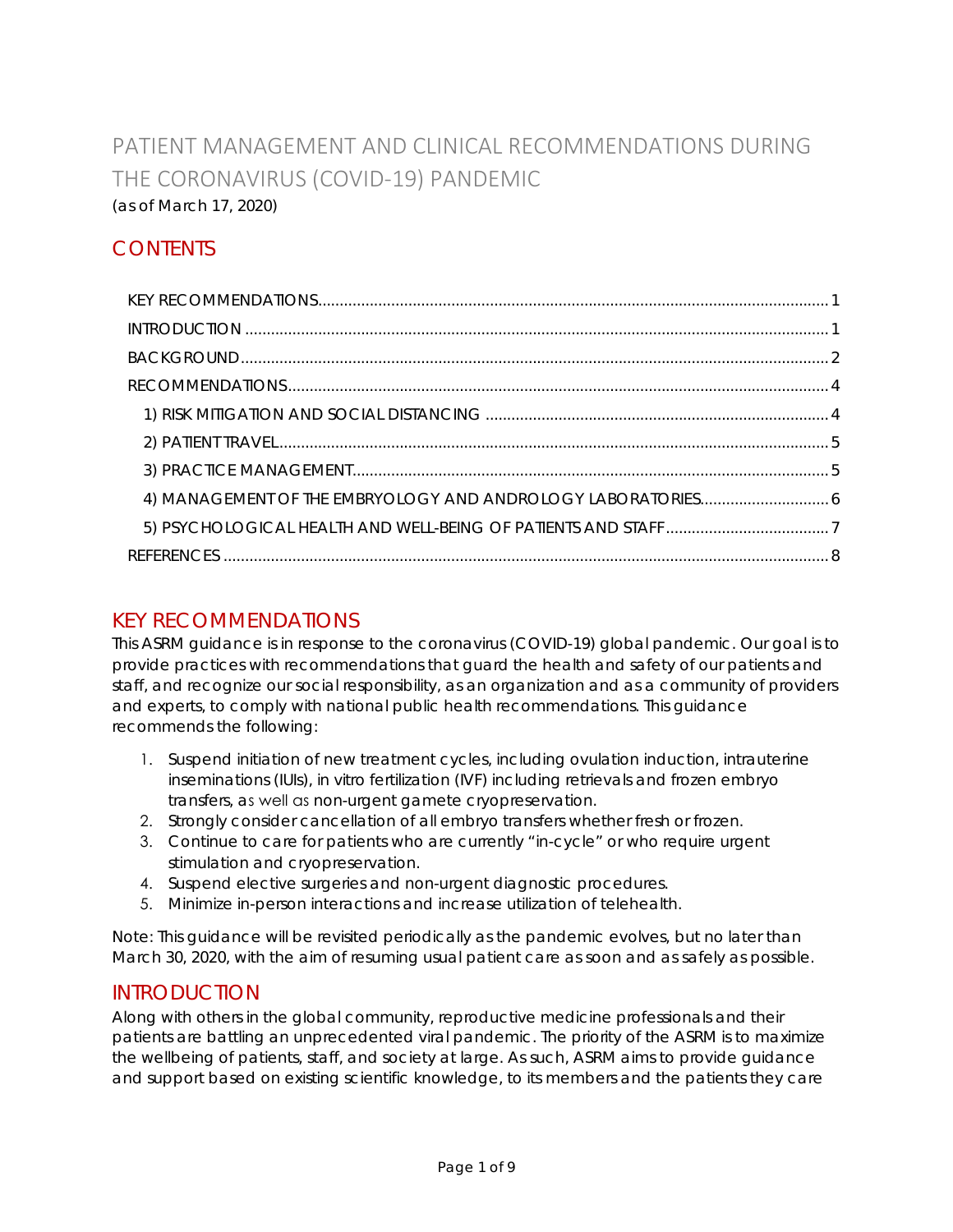<span id="page-2-1"></span>for during the coronavirus (COVID-19) pandemic. This guidance addresses a gap in current guidelines addressing COVID-19, which only indirectly mention infertility and its treatment.

The recommendations laid out in this document are guided by COVID-19's steep daily rise in incidence, the impact of the virus on patient health and fertility care providers, and the known and unknown impact of coronavirus on fertility, pregnancy and transmission patterns. These recommendations are aimed at guarding the health and safety of patients and providers, while also recognizing that it is our social responsibility, as an organization and as a community of providers and experts, to comply with national public health recommendations and apply them to all reproductive settings during this unprecedented time.

The role of ASRM during this pandemic is to proactively do our share in blunting the impact of this pandemic, while recognizing the need to safeguard limited health infrastructure resources. However, we also understand our patients' time-sensitive aspirations to achieve pregnancy, and so we will regularly reassess these recommendations with a hope to resume initiation of comprehensive fertility care as soon as possible.

## <span id="page-2-0"></span>BACKGROUND

The world is facing a new viral pandemic, COVID-19 (Coronavirus Disease 2019), that has spread quickly owing to its rapid community transmission, high virulence and sustained surface viability. Many infected and contagious individuals may only have mild symptoms, including fever, or, more rarely, be asymptomatic. COVID-19 is a respiratory illness caused by the novel coronavirus Severe Acute Respiratory Syndrome (SARS)-CoV-2, a single-stranded RNA virus. For the purposes of clarity, we will use the term "COVID-19" to represent the viral respiratory disease and "coronavirus" to represent the SARS-CoV-2 virus.

The current spread of this new coronavirus has been rapid, and the infection rate has been exponential. Current infection rates and mechanisms of transmission can be found on the CDC Coronavirus website. Primary transmission is believed to occur through respiratory droplets from coughing and sneezing and contagion requires close proximity (less than 6 feet distance) between individuals (Cascella et al, 2020). The role of asymptomatic or pre-symptomatic viral shedding in transmission is not fully understood (Chan et al, 2019; Hoehl et al, 2020). The incubation period for COVID-19 is 3 to 7 days but can be as long as 2 weeks from infection to symptoms (Li et al, 2020).

COVID-19 is associated with fever and with mild symptoms (non-pneumonia and mild pneumonia) in approximately 80% of patients, severe disease (dyspnea, tachypnea, decreased blood oxygen saturation, or lung infiltrates) in approximately 14% of cases. Critical disease (respiratory failure, septic shock, and/or multiple organ dysfunction or failure) occurs in 5% of cases (Cascella et al, 2020; Wu et al, 2020). Many patients may be infectious 1-2 days prior to the onset of symptoms (Xu March 2020). Mortality rates range from 0.9% to 2.3% (Novel Coronavirus Pneumonia Emergency Response Epidemiology Team, 2020) with most deaths occurring in older individuals (>70 years old), those with critical disease, and/or those with coexisting medical morbidity (e.g., cardiovascular disease, diabetes, chronic respiratory disease, cancer, etc.) (Li et al, 2020).

While the flu causes a large number of deaths globally every year (estimated to be between 290,000 and 646,000 annually (Iuliano et al, 2018)), it should be noted that COVID-19 differs from the flu in a number of important ways: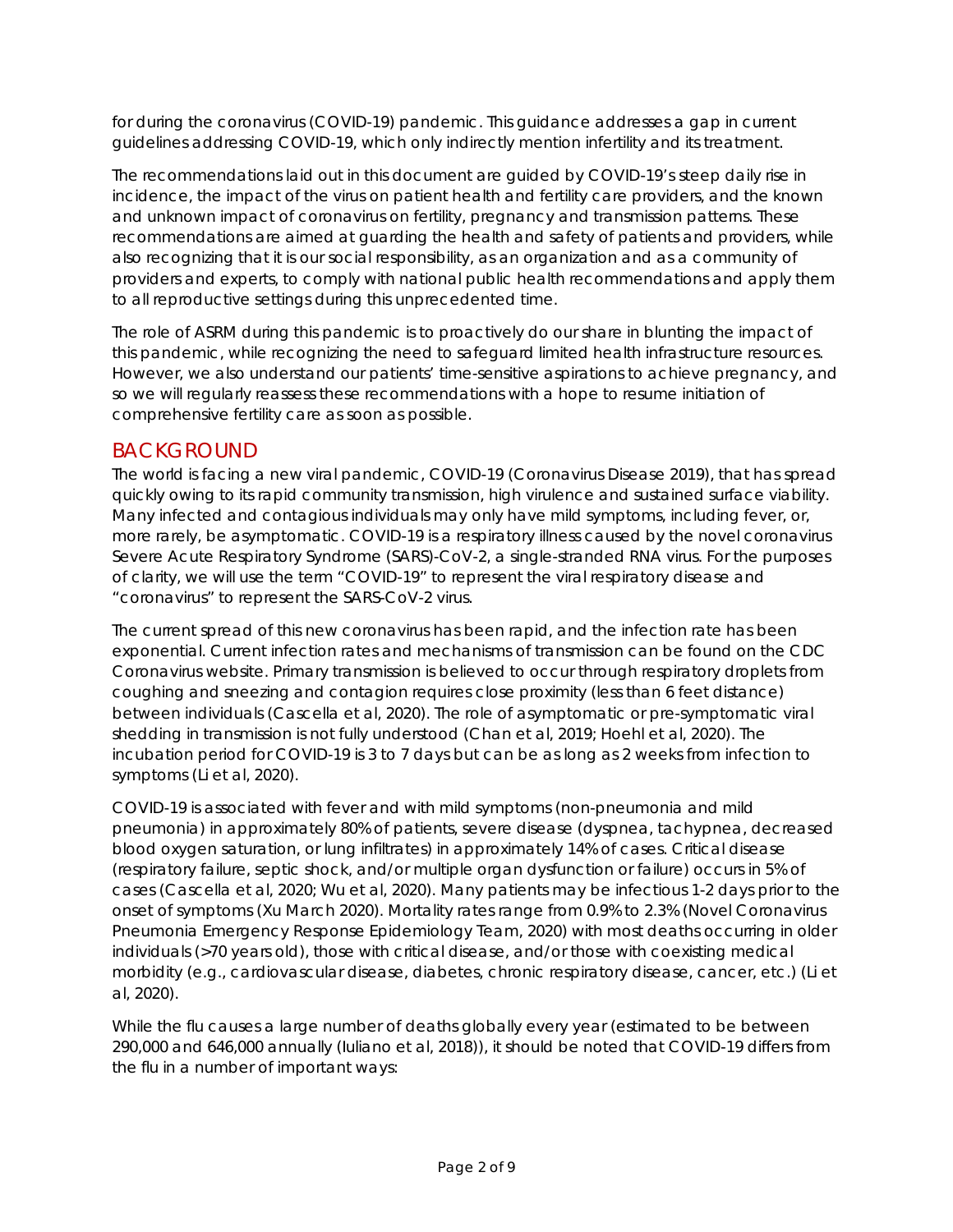- The pathophysiology, epidemiology and transmission dynamics of COVID-19 are not fully understood.
- There are currently no specific medications for the treatment of COVID-19. For example, there are no antiviral drugs licensed by the U.S. Food and Drug Administration (FDA) to treat patients with COVID-19. Some patients have received an investigational new drug, Remdesivir, through compassionate use outside of a clinical trial setting. At this time, it is unclear whether the drug can be used safely in pregnant or breastfeeding women.
- COVID-19 is a "novel" infection (new to humans) and host immunity is assumed to be minimal.
- COVID-19 is more contagious than the flu.
- COVID-19 has a 10 to 15-fold greater mortality rate than the flu.
- COVID-19 impacts the lungs differently than does the flu.

Bacterial pneumonia appears to be described more often in influenza infection than in coronavirus infection. Superimposed bacterial infection, if unsuccessfully treated with antibiotics, may potentially lead to sepsis, cardiovascular collapse and death. Not all COVID-19 patients will require hospitalization, and treatment is largely supportive (which might include invasive or noninvasive respiratory support).

Clinical deterioration with the development of acute respiratory distress syndrome (ARDS), characterized by rapid-onset and widespread pulmonary inflammation, bilateral noncardiogenic pulmonary edema, severe hypoxemia and low alveolar ventilation/perfusion ratio, appears to occur in the second week of illness. Most deaths are associated with the development of ARDS.

Unlike regular bacterial pneumonia, there are no pharmaceutical treatments for ARDS, and the only treatment is mechanical ventilation. Twenty to thirty percent of hospitalized patients with COVID-19 and pneumonia have required intensive care for respiratory support. At this time, highdose corticosteroids are not recommended due to concerns about prolonged viral shedding, as seen in cases of Middle East Respiratory Syndrome coronavirus (MERS-CoV) infection.

Together with other countries, the U.S. is facing an epidemic that is estimated to infect 96 million U.S. citizens in the coming weeks and months. The magnitude of the epidemic will strain the healthcare system and has the real potential to exceed its capacity. Unfortunately, testing and screening for coronavirus will be insufficient to contain the virus because it has already infiltrated communities across the U.S. in preceding weeks. Consequently, as the epidemic spreads across the U.S., the severity of the disease, the number of infected individuals, and the shortage of supplies, together make it necessary to suspend all non-urgent care, including fertility treatment.

Owing to the nature of spread and risk for increased mortality, societal demands must be considered in all our activities and recommendations. Primary approaches to address the public health impact of COVID-19 include containment, risk mitigation, including enhanced personal hygiene and social distancing, and resource optimization and preservation. Please refer to the CDC website for current guidance. Consequently, the following recommendations are based on the public health concepts of containment, mitigation, and resource optimization, and apply to all reproductive medicine practices regardless of setting, and take into consideration the health of patients, providers, physicians, clinical staff, and the population as a whole. These recommendations should be expected to change as the pandemic evolves. Therefore, to ensure the latest and most up-to-date guidance, ASRM will review this guidance no later than March 30th, and periodically thereafter as indicated.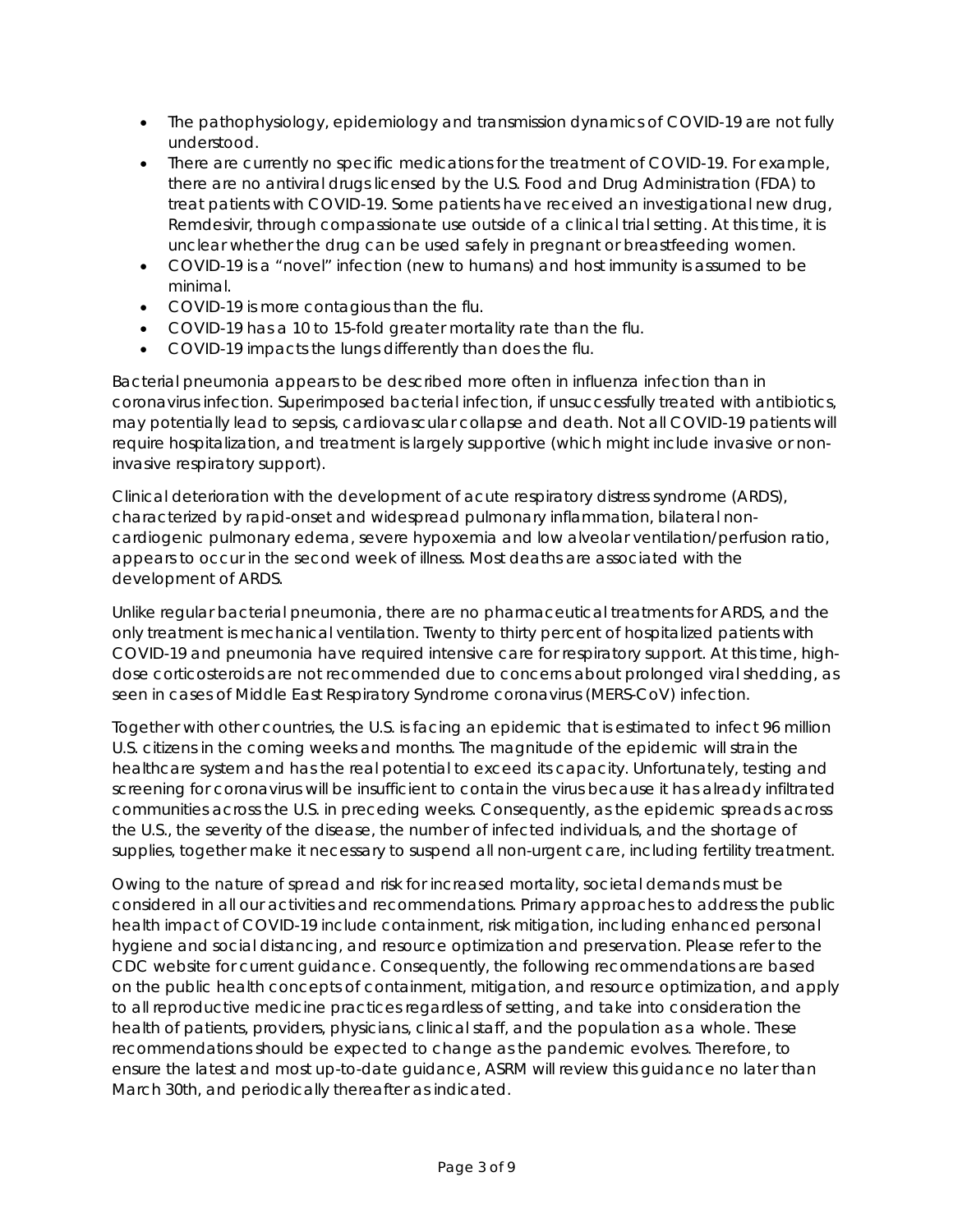## <span id="page-4-2"></span><span id="page-4-0"></span>RECOMMENDATIONS

These guidelines aim to mitigate risk for patients, physicians, nurses, providers, laboratory and clinical staff, and the community, and enhance critically needed resource conservation.

#### <span id="page-4-1"></span>1) RISK MITIGATION AND SOCIAL DISTANCING

Optimizing the response to COVID-19 requires consideration of more than the medical implications of the virus itself on individuals, gametes, embryos, and fetuses. Lessons learned from past pandemics, and from countries in which coronavirus infection has already become widespread, suggest that public health strategies such as social distancing, crowd avoidance, and other techniques are crucial to "flatten the curve" of coronavirus dissemination.

ASRM recommends adherence to the following:

- Adhere to CDC infection prevention recommendations, which include appropriate hand washing, avoidance of close contact, and remaining home when febrile.
- Consider assessing patient health status, including body temperature, before gaining access into clinical spaces.
- Follow CDC healthcare facility recommendations regarding separating individuals with fever and respiratory symptoms.
- Follow CDC and your local health department quidelines regarding appropriate testing and quarantine, if warranted.
- Minimize the number of physicians, providers, and patients in clinic.
- Encourage nursing and staff conversations by phone.
- Limit the number of visitors to a single support person, or encourage alternative methods of participation, such as by phone or video.
- Implement procedures for staff to work virtually or from home, understanding that such arrangements need to be individualized.
- When urgent procedures must be performed, minimize the time the patient is waiting in the reception area or waiting room.
- Encourage cross-training of staff in the event of staff absences.
- Institute a system for telehealth for new and returning patients.
- To comply with public health authority recommendations for social distancing, reproductive medicine practices are encouraged to shift office-based practice to a telehealth model. Telehealth refers to the use of telephone or secure computer-based, audio-video in lieu of face-to-face, office-based consultations between a provider and patient.
- It is appropriate and encouraged to use telehealth to perform new patient consultations, follow-up consultations for existing patients, patient education in preparation for planned treatment, mental health consultations by mental health professionals, nurse counseling, and nurse counseling, as well as patient care coordination and administrative discussions.
- Some state governments have mandated that insurers cover a telehealth visit as if it was its in-office counterpart. Beyond government mandated changes, some insurers have responded to the COVID-19 pandemic and changed their policies to cover a telehealth visit as if it was its in-office counterpart.
- Conduct inventory of available personal protective equipment (PPE) and develop strategies to optimize use and supply.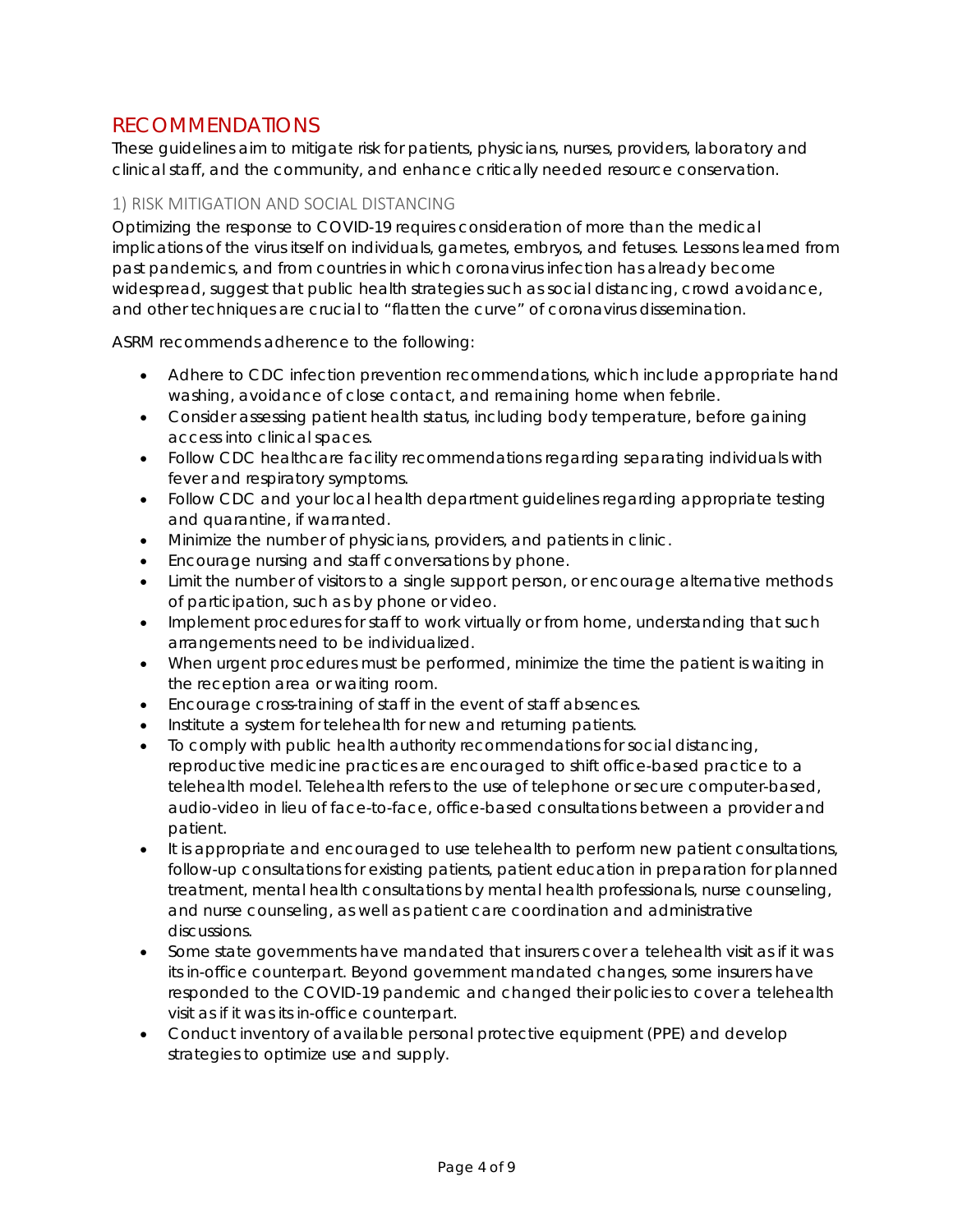#### <span id="page-5-2"></span><span id="page-5-0"></span>2) PATIENT TRAVEL

Non-essential travel, especially to highly impacted areas, should be avoided when possible. Having large numbers of people congregating in travel centers (airports, train stations, etc.), and sitting closely in airplanes, trains, buses, etc. directly contradicts the principles of social distancing and could promote disease spread.

ASRM recommends adherence to the following:

- Implement a travel policy consistent with CDC travel guidance that limits business travel and discourages personal travel.
- Advise patients they should avoid travel to a reproductive care center outside of their country, state, or, in some cases, city, for the sole purpose of non-urgent IVF, egg donation, or gestational surrogacy.
- Implement alternative plans for care of the infant following delivery for those intended parents who have contracted with a gestational carrier in a region affected by travel restrictions.
- Utilize telehealth in circumstances when patients are geographically distant from their physician.

#### <span id="page-5-1"></span>3) PRACTICE MANAGEMENT

Modifying or suspending the active in-person management of patients is consistent with the principles of risk mitigation and resource conservation.

ASRM recommends adherence to the following:

- Suspend initiation of new treatment cycles, including ovulation induction, intrauterine insemination (IUIs), in vitro fertilization (IVF), and non-urgent gamete cryopreservation.
- Continue care in cases that are urgent. For the purposes of this document, "urgent" refers to all treatment that is time-sensitive, such as impending gonadotoxic therapy or extirpative reproductive surgery.
- While age and diminished ovarian reserve are time-sensitive, at present these should not be included in the definition of urgent care.
- It is recommended that practices that are unable to provide urgent care refer patients to local community or regional partners, who have the relevant capabilities.
- Strongly consider cessation of embryo transfers, whether fresh or frozen, given the paucity of data surrounding the impact and potential risk of COVID-19 on pregnancy, the fetus and child well-being.
- Continuation of care should be considered and individualized for patients who have already initiated oral medications, such as clomiphene citrate or letrozole, or injectable gonadotropin therapy either for IUI, oocyte cryopreservation, or in-vitro fertilization.
- Treatment should be limited to a single cycle and further treatment postponed after cycle completion.
	- o Patients who were planning to proceed with oocyte retrieval should be counseled to proceed with cryopreservation of embryos with plans for deferred transfer.
- Directed oocyte donation cycles, where the donor has begun ovarian stimulation, may be continued and embryos should be cryopreserved for future use.
- Suspend all elective surgeries, consistent with the recommendations of the American College of Surgeons.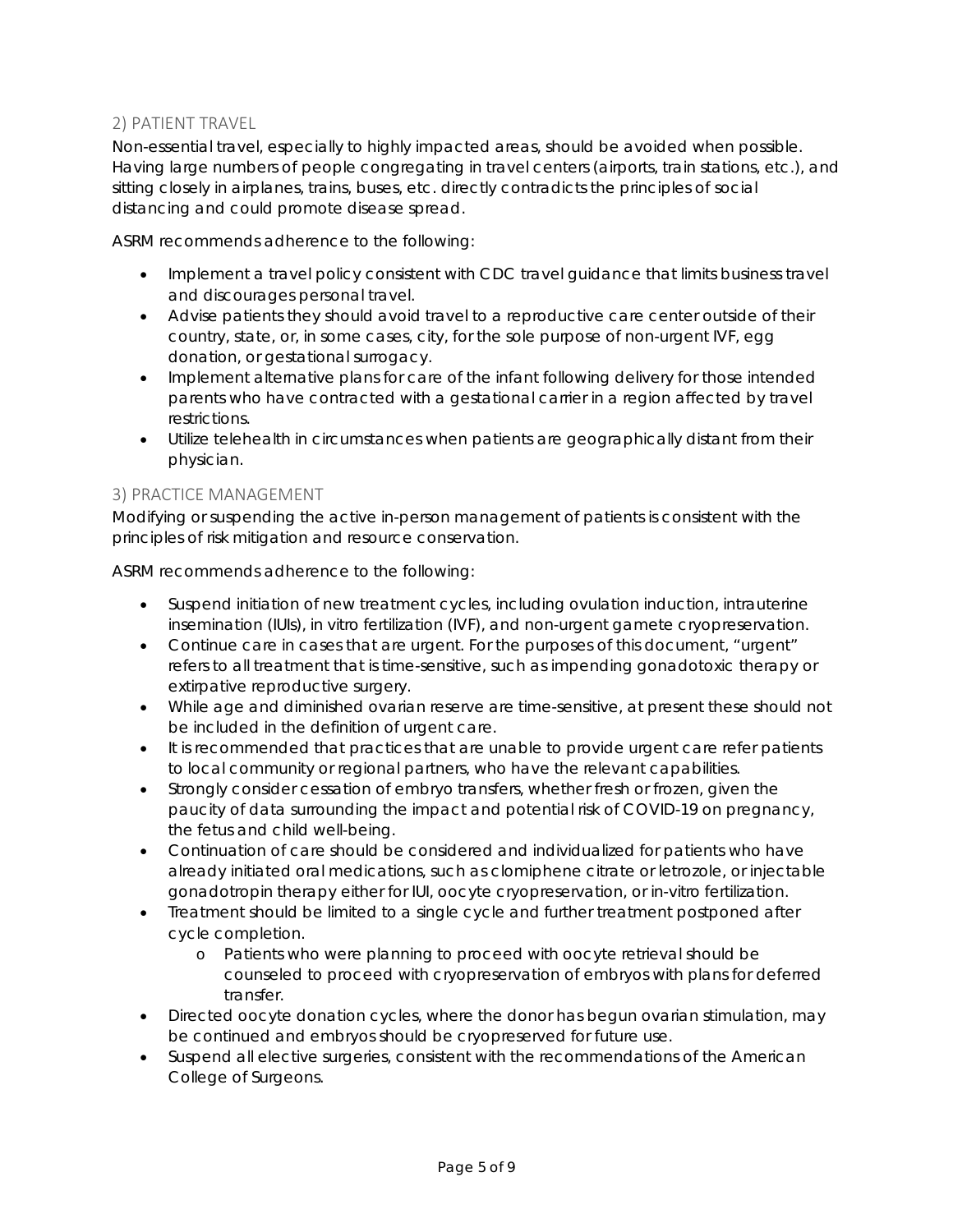- <span id="page-6-1"></span>• Suspend performing all non-urgent interventional diagnostic procedures, such as hysterosalpingograms.
- Counsel patients on the fact that risks of infection for the pregnant woman who develops COVID-19 are still relatively unknown (CDC) (SMFM) (Rasmussen et al, 2020).

Currently, there are no data on the risk of pregnancy complications when COVID-19 is acquired during the first or early second trimester of pregnancy. Other known coronavirus infections during pregnancy, such as SARS, have been associated with spontaneous miscarriage, preterm delivery, and intrauterine growth restriction (Wong et al, 2004).

Evaluate practice staffing models to ensure that the necessary physician, nursing, anesthesia, and embryology team members are available to provide any critically needed and urgent care.

#### <span id="page-6-0"></span>4) MANAGEMENT OF THE EMBRYOLOGY AND ANDROLOGY LABORATORIES

A critical component of modern infertility therapy are the embryologists, andrologists, and their laboratories.

ASRM recommends adherence with the following:

#### Staffing and Equipment

- Laboratories should be staffed with the minimum number of personnel required to perform all quality control activities to ensure gamete and embryo safety and performance of urgent cases.
- Consideration should be given to rotating and cross-training lab members in the event of staff illness, exposure, or the need for quarantine.
- If all/majority of members of a laboratory team are quarantined, programs should either refer patients to a facility able to provide care or hire temporary embryology staff to maintain continuity of care.
- The CDC guidelines on safe laboratory practices should be followed.
- In-person interactions of laboratory staff with patients should be minimized.

#### Handling Specimens from COVID-19 Infected Individuals

- Patients with active COVID-19 should not undergo fertility treatment, unless they require urgent fertility preservation.
- Given the lack of evidence to suggest blood-borne, sexual, or transplacental transmission, special precautions, such as with HIV and hepatitis, are not currently required. As always, the use of universal precautions is imperative.
- Any laboratory spaces, biosafety cabinets, or incubators previously used for handling specimens from individuals infected with coronavirus should be thoroughly decontaminated with a disinfectant product that meets the U.S. Environmental Protection Agency (EPA)'s criteria for use against coronavirus; the manufacturer recommendations should be followed, including dilution, contact time, and safe handling. Such cleaning should be done immediately after use and before the equipment is put back into general service.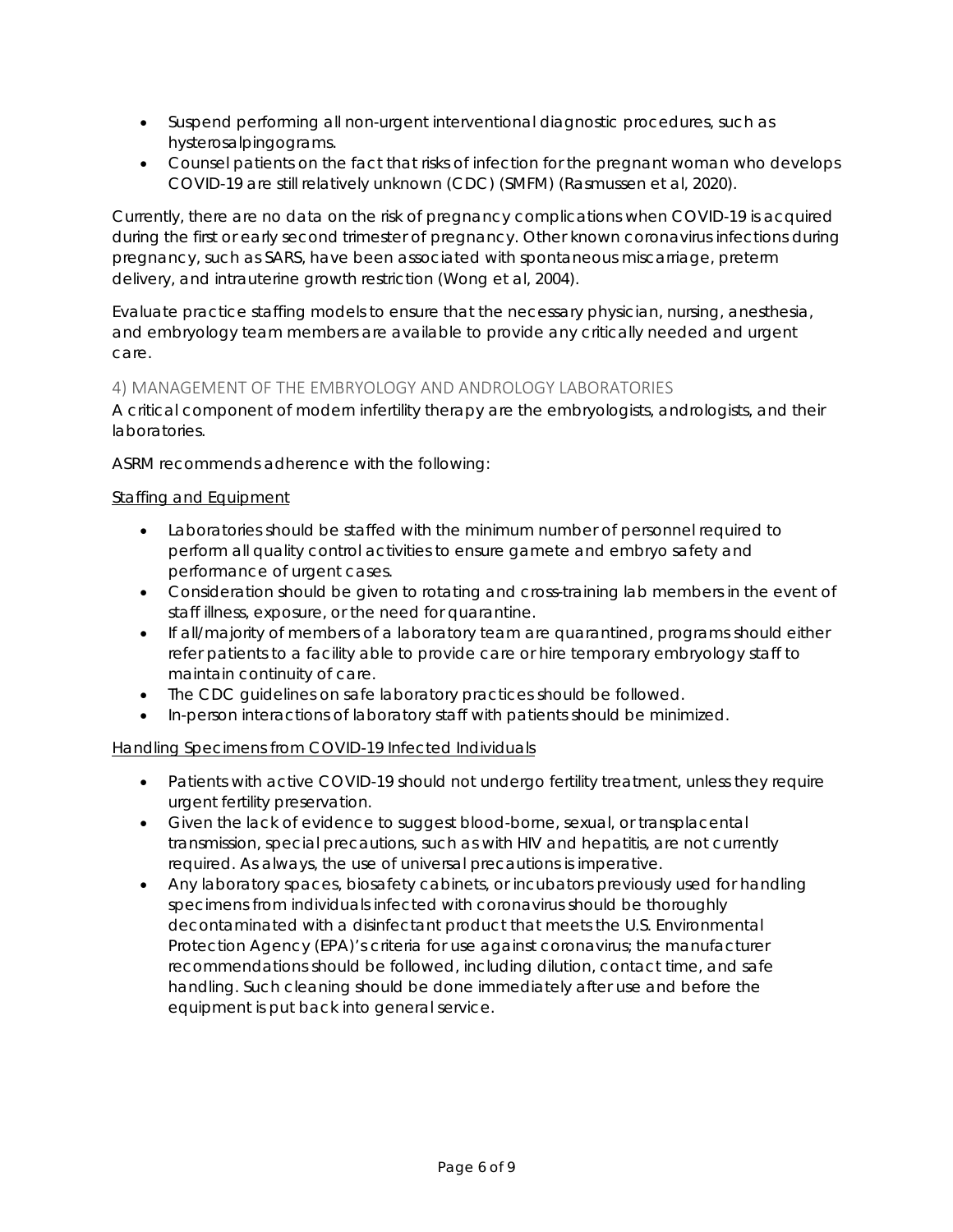#### <span id="page-7-2"></span>Tissue Storage

- Each clinic should develop and/or review their written emergency plans for tank storage and maintenance and ensure that tank maintenance continues without interruption.
- It is unknown whether cross-contamination may occur between stored tissues from coronavirus infected to non-infected samples. However, until proven otherwise, it is recommended that samples from coronavirus infected patients be handled in the same manner as tissues from patients who are seropositive for other infectious diseases.

#### <span id="page-7-0"></span>5) PSYCHOLOGICAL HEALTH AND WELL-BEING OF PATIENTS AND STAFF

In order for all reproductive medicine teams to ensure that they are prepared and proactive in providing emotional and psychological support for patients and staff, it is essential that they understand the impact of the threat, how it manifests in patients, healthcare providers, and staff, and how mental health professionals are vitally important in addressing these needs in patients and staff alike. Patient and staff concerns include:

- The COVID-19 pandemic presents an unprecedented threat of unimaginable proportions to the psychological and emotional wellbeing of patients and staff.
- The invisibility and uncertainty of the pandemic may result in feelings of panic, terror, helplessness, hopelessness, and loss of control.
- Patient concerns include cancellation of treatment cycles and/or the inability to initiate a treatment cycle, fear of running out of time and never achieving pregnancy, the potential impact of the coronavirus and COVID-19 on pregnancy and the fetus, and the risk of exposure and infection in the medical office.
- Medical staff concerns include managing patient anxiety and questions, exposure or exposing others to COVID-19, childcare concerns with school cancellations, increased workload due to limited staffing, and financial uncertainty.

ASRM recommends adherence to the following:

- Practices should recognize the increased need for emotional and psychological support in both patients and staff. Mental health professionals should be utilized to help support patients and staff at risk for serious psychological or emotional issues.
- Practices should be prepared to facilitate the appropriate referrals when indicated.
- Telemental health should be used to increase accessibility to mental health professionals and to be consistent with social distancing practices.
- <span id="page-7-1"></span>• Mental health professionals also can be utilized to train staff on managing the increased demands of patients in crisis, to provide community resources for coping, and to provide psychoeducation on how to reduce the risk of traumatization.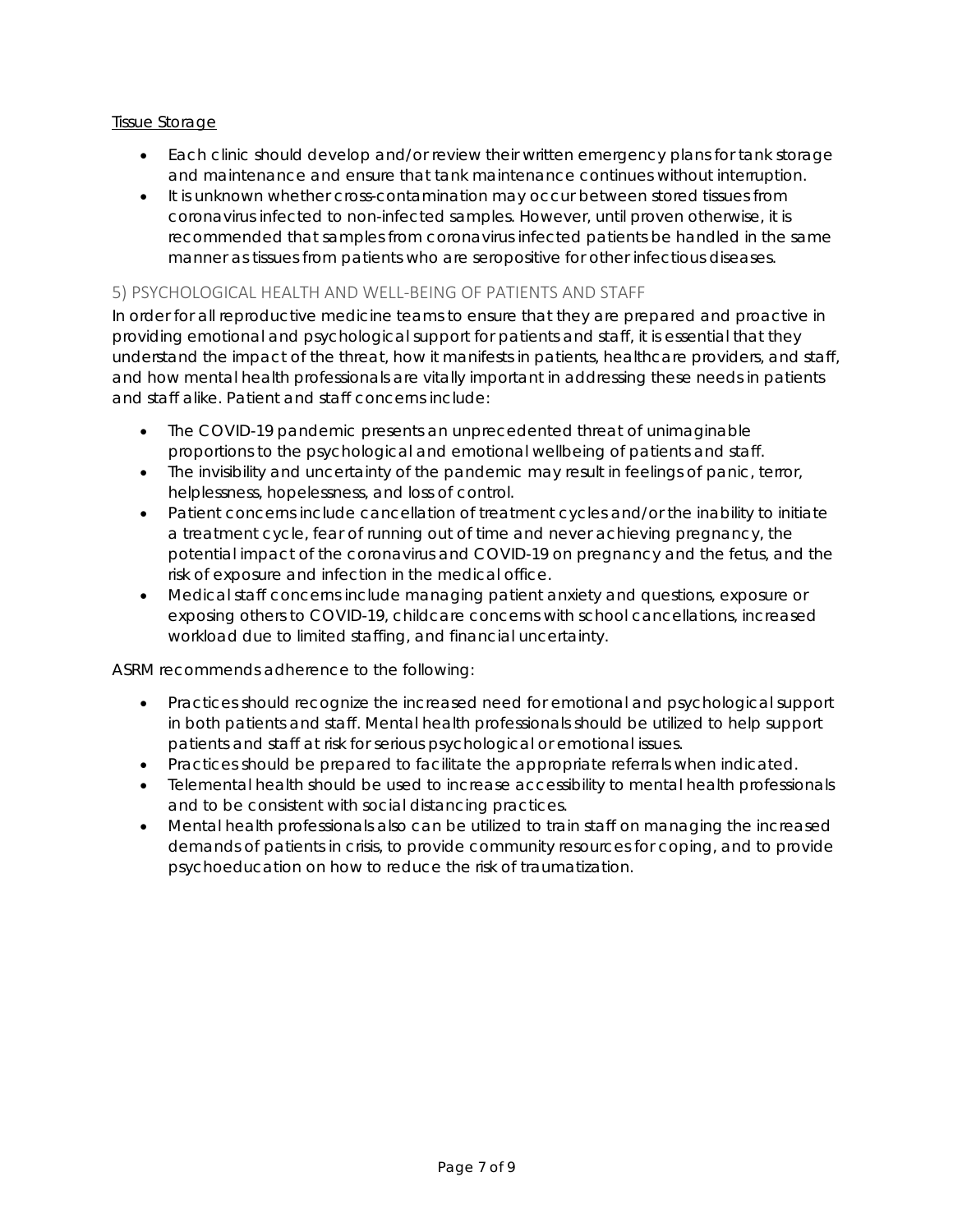## <span id="page-8-0"></span>**REFERENCES**

Cascella M, Rajnik M, Cuomo A, Dulebohn SC, Di Napoli R. Features, Evaluation and Treatment Coronavirus (COVID-19). NCBI Bookshelf. StatPearls Publishing:Treasure Island, FL; 2020 Jan- [\(https://www.ncbi.nlm.nih.gov/books/NBK554776/\)](https://www.ncbi.nlm.nih.gov/books/NBK554776/)

Chan JF, Yuan S, Kok K, To KK, Chu H, et al. A familial cluster of pneumonia associated with the 2019 novel coronavirus indicating person-to-person transmission: a study of a family cluster. Lancet. 2020 Jan 24. [Epub ahead of print] [\(https://www.thelancet.com/journals/lancet/article/PIIS0140-6736\(20\)30154-9/fulltext\)](https://www.thelancet.com/journals/lancet/article/PIIS0140-6736(20)30154-9/fulltext)

Chen Y, Liu Q, Guo D. Emerging coronaviruses: Genome structure, replication, and pathogenesis. J. Med. Virol. 2020, Apr;92(4):418-423 [\(https://onlinelibrary.wiley.com/doi/full/10.1002/jmv.25681\)](https://onlinelibrary.wiley.com/doi/full/10.1002/jmv.25681)

Hoehl S, Berger A, Kortenbusch M, Cinatl J, Bojkova D, Rabenau H, Behrens P, Böddinghaus B, Götsch U, Naujoks F, Neumann P. Evidence of SARS-CoV-2 Infection in Returning Travelers from Wuhan, China. New England Journal of Medicine. 2020 Feb 18. [\(https://www.nejm.org/doi/full/10.1056/NEJMc2001899\)](https://www.nejm.org/doi/full/10.1056/NEJMc2001899)

Iuliano AD, Roguski KM, Chang HH, Muscatello DJ, Palekar R, Tempia S, Cohen C, Gran JM, Schanzer D, Cowling BJ, Wu P, Kyncl J, Ang LW, Park M, Redlberger-Fritz M, Yu H, Espenhain L, Krishnan A, Emukule G, van Asten L, Pereira da Silva S, Aungkulanon S, Buchholz U, Widdowson MA, Bresee JS; Global Seasonal Influenza-associated Mortality Collaborator Network. Estimates of global seasonal influenza-associated respiratory mortality: a modelling study. Lancet. 2018 Mar 31;391(10127):1285-1300. [\(https://www.thelancet.com/journals/lancet/article/PIIS0140-](https://www.thelancet.com/journals/lancet/article/PIIS0140-6736(17)33293-2/fulltext) [6736\(17\)33293-2/fulltext\)](https://www.thelancet.com/journals/lancet/article/PIIS0140-6736(17)33293-2/fulltext)

Li Q, Guan X, Wu P, Wang X, Zhou L, Tong Y, Ren R, Leung KSM, Lau EHY, Wong JY, Xing X, Xiang N, Wu Y, Li C, Chen Q, Li D, Liu T, Zhao J, Li M, Tu W, Chen C, Jin L, Yang R, Wang Q, Zhou S, Wang R, Liu H, Luo Y, Liu Y, Shao G, Li H, Tao Z, Yang Y, Deng Z, Liu B, Ma Z, Zhang Y, Shi G, Lam TTY, Wu JTK, Gao GF, Cowling BJ, Yang B, Leung GM, Feng Z. Early Transmission Dynamics in Wuhan, China, of Novel Coronavirus-Infected Pneumonia. N. Engl. J. Med. 2020 Jan 29 (E-pub) [\(https://www.nejm.org/doi/full/10.1056/NEJMoa2001316\)](https://www.nejm.org/doi/full/10.1056/NEJMoa2001316)

Novel Coronavirus Pneumonia Emergency Response Epidemiology Team. [The epidemiological characteristics of an outbreak of 2019 novel coronavirus diseases (COVID-19) in China]. Zhonghua Liu Xing Bing Xue Za Zhi. 2020;41(2):145–151 [\(https://www.ncbi.nlm.nih.gov/pubmed/32064853\)](https://www.ncbi.nlm.nih.gov/pubmed/32064853)

Rasmussen SA, Smulian JC, Lednicky JA, Wen TS, Jamieson DJ. Coronavirus Disease 2019 (COVID-19) and Pregnancy: What obstetricians need to know. American Journal of Obstetrics and Gynecology. 2020 Feb 24. [\(https://www.ajog.org/article/S0002-9378\(20\)30197-6/fulltext\)](https://www.ajog.org/article/S0002-9378(20)30197-6/fulltext)

Wong SF, Chow KM, Leung TN, Ng WF, Ng TK, Shek CC, Ng PC, Lam PW, Ho LC, To WW, Lai ST, Yan WW, Tan PY. Pregnancy and perinatal outcomes of women with severe acute respiratory syndrome. Am J Obstet Gynecol. 2004 Jul;191(1):292-7. [\(https://www.ncbi.nlm.nih.gov/pubmed/15295381\)](https://www.ncbi.nlm.nih.gov/pubmed/15295381)

Wu Z, McGoogan JM. Characteristics of and Important Lessons from the Coronavirus Disease 2019 (COVID-19) Outbreak in China: Summary of a Report of 72 314 Cases from the Chinese